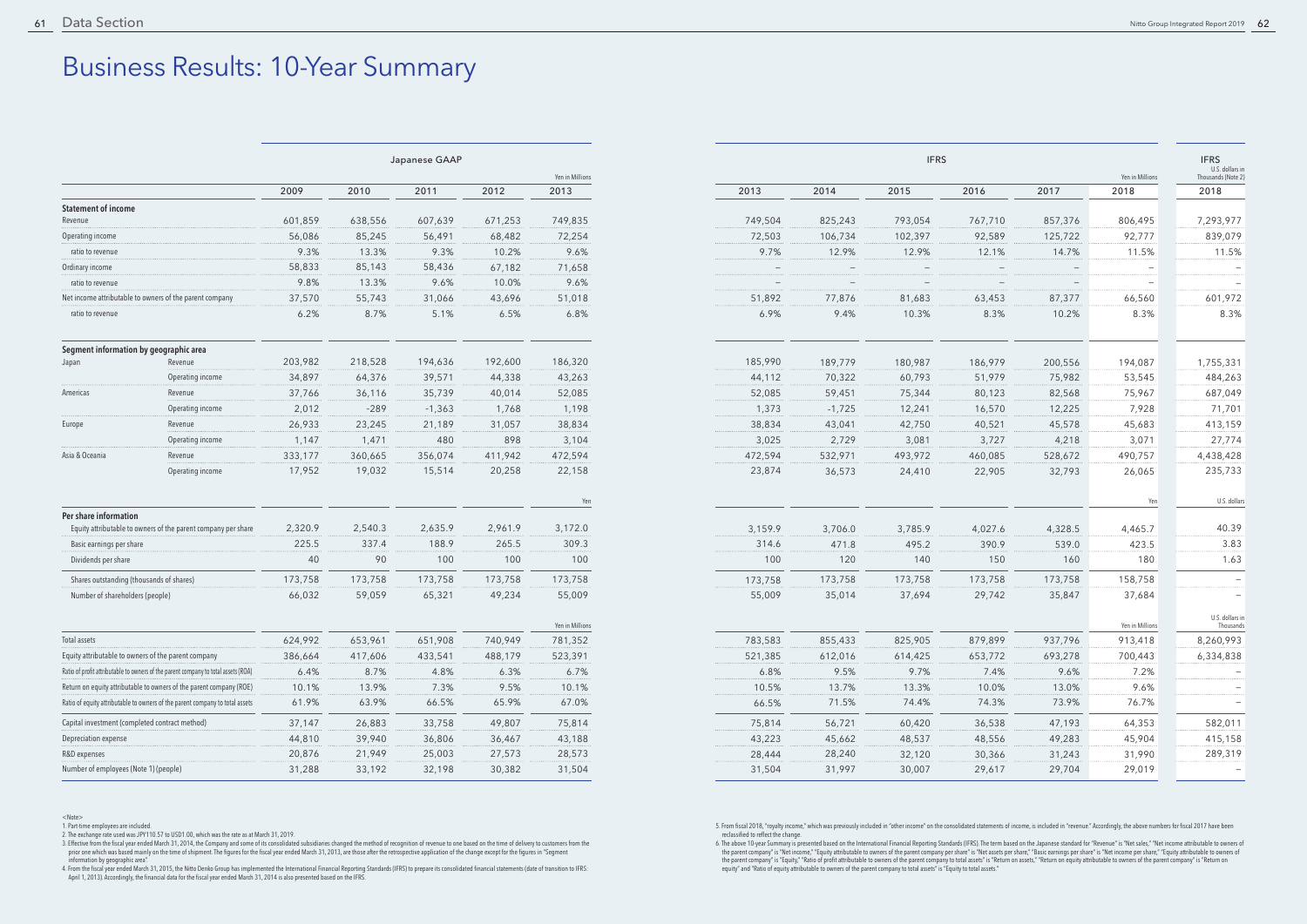## Consolidated Statements of Financial Position

# Financial News

#### Consolidated Statements of Income

|                                                                |                                   | Yen in Millions                                  |                                                    |                                   | Yen in Millior                    |
|----------------------------------------------------------------|-----------------------------------|--------------------------------------------------|----------------------------------------------------|-----------------------------------|-----------------------------------|
|                                                                | Amount                            |                                                  |                                                    |                                   | Amount                            |
|                                                                | April 1, 2018 -<br>March 31, 2019 | April 1, 2017 -<br>March 31, 2018<br>(Reference) |                                                    | April 1, 2018 -<br>March 31, 2019 | April 1, 2017 -<br>March 31, 2018 |
| Revenue                                                        | 806,495                           | 857,376                                          | I Cash flows from operating activities             |                                   |                                   |
| Cost of sales                                                  | 564,608                           | 574,879                                          | Income before income taxes                         | 91,910                            | 126,168                           |
| <b>Gross profit</b>                                            | 241,886                           | 282,497                                          | Depreciation and amortization                      | 45,904                            | 49,283                            |
| Selling, general and administrative                            | 120,576                           | 118,421                                          | Impairment losses                                  | 41                                | 52                                |
| expenses                                                       |                                   |                                                  | Increase (decrease) in defined benefit liabilities | 725                               | 2.338                             |
| Research and development expenses                              | 31,990                            | 31,243                                           | Decrease (increase) in trade and other receivables | 23,148                            | $-18,493$                         |
| Other income                                                   | 8,594                             | 4,594                                            | Decrease (increase) in inventories                 | 362                               | $-6,860$                          |
| Other expenses                                                 | 5,137                             | 11,703                                           | Increase (decrease) in trade and other payables    | $-14,227$                         | $-4,471$                          |
| <b>Operating income</b>                                        | 92,777                            | 125,722                                          | Interest and dividend income                       | 1,089                             | 1,047                             |
| Financial income                                               |                                   | 1.185                                            | Interest expenses paid                             | $-357$                            | $-419$                            |
|                                                                | 1,195                             |                                                  | Income taxes (paid) refunded                       | $-41,835$                         | $-35,153$                         |
| Financial expenses<br>Equity in profits (losses) of affiliates | 1,917<br>$-144$                   | 752<br>12                                        | Others                                             | -8,192                            | 9,059                             |
|                                                                |                                   |                                                  | Net cash provided by (used in)                     |                                   |                                   |
| Income before income taxes                                     | 91,910                            | 126,168                                          | operating activities                               | 98,569                            | 122,551                           |
| Income tax expenses                                            | 25,293                            | 38,704                                           | II Cash flows from investing activities            |                                   |                                   |
| Net income                                                     | 66,616                            | 87,463                                           | Purchase of property, plant and                    | $-59.628$                         | $-48.466$                         |
| Net income attributable to:                                    |                                   |                                                  | equipment and intangible assets                    |                                   |                                   |
| Owners of the parent company                                   | 66,560                            | 87,377                                           | Proceeds from sale of property, plant and          | 331                               | 99                                |
| Non-controlling interests                                      | 56                                | 85                                               | equipment and intangible assets                    |                                   |                                   |
|                                                                |                                   |                                                  | Decrease (increase) in time deposits               | 6 689                             | $-2811$                           |

### Consolidated Statements of Cash Flows

|                                                  | Yen in Millions         |                                        |  |  |  |
|--------------------------------------------------|-------------------------|----------------------------------------|--|--|--|
|                                                  | Amount                  |                                        |  |  |  |
|                                                  | As of March 31.<br>2019 | As of March 31,<br>2018<br>(Reference) |  |  |  |
| (Assets)                                         |                         |                                        |  |  |  |
| <b>Current assets</b>                            | 581,536                 | 622,027                                |  |  |  |
| Cash and cash equivalents                        | 297,682                 | 304,709                                |  |  |  |
| Trade and other receivables                      | 169,768                 | 192,120                                |  |  |  |
| Inventories                                      | 93,985                  | 95,068                                 |  |  |  |
| Other financial assets                           | 412                     | 8,815                                  |  |  |  |
| Other current assets                             | 19,687                  | 15,398                                 |  |  |  |
| Subtotal                                         | 581,536                 | 616,112                                |  |  |  |
| Assets held for sale                             |                         | 5,914                                  |  |  |  |
| <b>Non-current assets</b>                        | 331,882                 | 315,768                                |  |  |  |
| Property, plant and equipment                    | 267,133                 | 248,417                                |  |  |  |
| Goodwill                                         | 6,834                   | 6,927                                  |  |  |  |
| Intangible assets                                | 12,393                  | 12,355                                 |  |  |  |
| Investments accounted for using<br>equity method | 194                     | 338                                    |  |  |  |
| <b>Financial assets</b>                          | 8,428                   | 9,361                                  |  |  |  |
| Deferred tax assets                              | 26,548                  | 28,295                                 |  |  |  |
| Other non-current assets                         | 10,349                  | 10,073                                 |  |  |  |
| <b>Total assets</b>                              | 913,418                 | 937,796                                |  |  |  |

## Consolidated Statements of Changes in Equity April 1, 2018 – March 31, 2019

|                                                                            |                         | Yen in Millions                        |                                          |                                   | Yen in Millions                                  |                                                                    |
|----------------------------------------------------------------------------|-------------------------|----------------------------------------|------------------------------------------|-----------------------------------|--------------------------------------------------|--------------------------------------------------------------------|
|                                                                            | Amount                  |                                        |                                          | Amount                            |                                                  |                                                                    |
|                                                                            | As of March 31,<br>2019 | As of March 31,<br>2018<br>(Reference) |                                          | April 1, 2018 -<br>March 31, 2019 | April 1, 2017 -<br>March 31, 2018<br>(Reference) |                                                                    |
| (Liabilities)                                                              |                         |                                        | Revenue                                  | 806,495                           | 857,376                                          | I Cash flows from operating activities                             |
| <b>Current liabilities</b>                                                 | 158,478                 | 187,436                                | Cost of sales                            | 564,608                           | 574,879                                          | Income before income taxes                                         |
| Trade and other payables                                                   | 96,887                  | 110.114                                | Gross profit                             | 241,886                           | 282,497                                          | Depreciation and amortization                                      |
| Bonds and borrowings                                                       | 448                     | 4,049                                  | Selling, general and administrative      | 120,576                           | 118,421                                          | Impairment losses                                                  |
| Income tax payables                                                        | 5,073                   | 19,270                                 | expenses                                 |                                   |                                                  | Increase (decrease) in defined benefit liabili                     |
| Other financial liabilities                                                | 21,609                  | 13,362                                 | Research and development expenses        | 31,990                            | 31,243                                           | Decrease (increase) in trade and other receival                    |
| Other current liabilities                                                  | 34,458                  | 40,379                                 | Other income                             | 8,594                             | 4,594                                            | Decrease (increase) in inventories                                 |
| Subtotal                                                                   | 158,478                 | 187,175                                | Other expenses                           | 5,137                             | 11,703                                           | Increase (decrease) in trade and other payab                       |
| Liabilities directly associated with assets<br>classified as held for sale |                         | 260                                    | <b>Operating income</b>                  | 92,777                            | 125,722                                          | Interest and dividend income<br>Interest expenses paid             |
| <b>Non-current liabilities</b>                                             | 53,752                  | 56,364                                 | Financial income                         | 1,195                             | 1,185                                            | Income taxes (paid) refunded                                       |
| Other financial liabilities                                                | 503                     | 1,183                                  | <b>Financial expenses</b>                | 1.917                             | 752                                              | Others                                                             |
| Defined benefit liabilities                                                | 50,320                  | 46,227                                 | Equity in profits (losses) of affiliates | $-144$                            | 12                                               |                                                                    |
| Deferred tax liabilities                                                   | 619                     | 612                                    | Income before income taxes               | 91,910                            | 126,168                                          | Net cash provided by (used in)<br>operating activities             |
| Other non-current liabilities                                              | 2,309                   | 8,339                                  | Income tax expenses                      | 25,293                            | 38,704                                           |                                                                    |
| <b>Total liabilities</b>                                                   | 212,231                 | 243,800                                | <b>Net income</b>                        | 66,616                            | 87,463                                           | II Cash flows from investing activities                            |
|                                                                            |                         |                                        | Net income attributable to:              |                                   |                                                  | Purchase of property, plant and<br>equipment and intangible assets |
| (Equity)                                                                   |                         |                                        | Owners of the parent company             | 66,560                            | 87,377                                           | Proceeds from sale of property, plant a                            |
| Equity attributable to owners of the parent company                        | 700,443                 | 693,278                                | Non-controlling interests                | 56                                | 85                                               | equipment and intangible assets                                    |
| Share capital                                                              | 26,783                  | 26,783                                 |                                          |                                   |                                                  | Decrease (increase) in time deposits                               |
| Capital surplus                                                            | 50,319                  | 55,981                                 |                                          |                                   |                                                  | Proceeds from sale of shares of subsidiari                         |
| Retained earnings                                                          | 622,025                 | 665,561                                |                                          |                                   |                                                  | resulting in change in scope of consolidat                         |
| Treasury stock                                                             | $-11,081$               | $-69,867$                              |                                          |                                   |                                                  | Others                                                             |
| Other components of equity                                                 | 12,395                  | 14,819                                 |                                          |                                   |                                                  | Net cash provided by (used in)                                     |
| Non-controlling interests                                                  | 744                     | 716                                    |                                          |                                   |                                                  | investing activities                                               |
| <b>Total equity</b>                                                        | 701,187                 | 693,995                                |                                          |                                   |                                                  | Ⅲ Cash flows from financing activities                             |
| <b>Total liabilities and equity</b>                                        | 913,418                 | 937,796                                |                                          |                                   |                                                  | Net increase (decrease) in short-term                              |

|                                                                   |               |                 |                      |                |                                  |                                                                 |                              | ICII III MIIIIUI2 |
|-------------------------------------------------------------------|---------------|-----------------|----------------------|----------------|----------------------------------|-----------------------------------------------------------------|------------------------------|-------------------|
|                                                                   | Share capital | Capital surplus | Retained<br>earnings | Treasury stock | Other<br>components of<br>equity | Total equity<br>attributable to owners<br>of the parent company | Non-controlling<br>interests | Total equity      |
| Balance at the beginning of current year                          | 26,783        | 55,981          | 665,561              | $-69.867$      | 14,819                           | 693,278                                                         | 716                          | 693,995           |
| Cumulative effects of changes in<br>accounting policies           |               |                 | 430                  |                |                                  | 430                                                             |                              | 430               |
| Adjusted balance as of April 1, 2018                              | 26,783        | 55,981          | 665,992              | -69,867        | 14,819                           | 693,709                                                         | 716                          | 694,426           |
| Net income                                                        |               |                 | 66,560               |                |                                  | 66,560                                                          | 56                           | 66,616            |
| Other comprehensive income                                        |               |                 |                      |                | $-4.550$                         | $-4,550$                                                        | $-5$                         | $-4,556$          |
| Total comprehensive income                                        |               |                 | 66,560               |                | $-4.550$                         | 62,009                                                          | 51                           | 62,060            |
| Share-based payment transactions                                  |               | 54              |                      |                | $-48$                            | 5                                                               |                              | 5                 |
| <b>Dividends</b>                                                  |               |                 | $-26,928$            |                |                                  | $-26,928$                                                       | $-23$                        | $-26,951$         |
| Changes in treasury stock                                         |               | -5.716          | $-81,423$            | 58,786         |                                  | $-28.353$                                                       |                              | $-28,353$         |
| Transfers from other components<br>of equity to retained earnings |               |                 | $-2,176$             |                | 2,176                            |                                                                 |                              |                   |
| <b>Total transactions with owners</b>                             |               | -5,661          | $-110,527$           | 58,786         | 2.127                            | $-55,275$                                                       | $-23$                        | -55,299           |
| Balance at the end of current year                                | 26,783        | 50,319          | 622,025              | $-11,081$      | 12,395                           | 700,443                                                         | 744                          | 701,187           |
|                                                                   |               |                 |                      |                |                                  |                                                                 |                              |                   |

|   |                                                                                                                | Yen in Millions                   |                                   |  |  |  |
|---|----------------------------------------------------------------------------------------------------------------|-----------------------------------|-----------------------------------|--|--|--|
|   |                                                                                                                |                                   | Amount                            |  |  |  |
|   |                                                                                                                | April 1, 2018 -<br>March 31, 2019 | April 1, 2017 -<br>March 31, 2018 |  |  |  |
| I | Cash flows from operating activities                                                                           |                                   |                                   |  |  |  |
|   | Income before income taxes                                                                                     | 91,910                            | 126,168                           |  |  |  |
|   | Depreciation and amortization                                                                                  | 45,904                            | 49,283                            |  |  |  |
|   | <b>Impairment losses</b>                                                                                       | 41                                | 52                                |  |  |  |
|   | Increase (decrease) in defined benefit liabilities                                                             | 725                               | 2,338                             |  |  |  |
|   | Decrease (increase) in trade and other receivables                                                             | 23,148                            | $-18,493$                         |  |  |  |
|   | Decrease (increase) in inventories<br>Increase (decrease) in trade and other payables                          | 362<br>-14,227                    | $-6,860$                          |  |  |  |
|   | Interest and dividend income                                                                                   | 1,089                             | $-4,471$<br>1,047                 |  |  |  |
|   | Interest expenses paid                                                                                         | -357                              | -419                              |  |  |  |
|   | Income taxes (paid) refunded                                                                                   | -41,835                           | $-35,153$                         |  |  |  |
|   | Others                                                                                                         | -8,192                            | 9,059                             |  |  |  |
|   | Net cash provided by (used in)<br>operating activities                                                         | 98,569                            | 122,551                           |  |  |  |
|   | II Cash flows from investing activities                                                                        |                                   |                                   |  |  |  |
|   | Purchase of property, plant and<br>equipment and intangible assets                                             | $-59,628$                         | -48,466                           |  |  |  |
|   | Proceeds from sale of property, plant and<br>equipment and intangible assets                                   | 331                               | 99                                |  |  |  |
|   | Decrease (increase) in time deposits                                                                           | 6,689                             | $-2,811$                          |  |  |  |
|   | Proceeds from sale of shares of subsidiaries<br>resulting in change in scope of consolidation                  | 2,634                             |                                   |  |  |  |
|   | Others                                                                                                         | 17                                | 963                               |  |  |  |
|   | Net cash provided by (used in)<br>investing activities                                                         | -49,955                           | $-50,215$                         |  |  |  |
|   | $\mathbb I$ Cash flows from financing activities                                                               |                                   |                                   |  |  |  |
|   | Net increase (decrease) in short-term<br>loans payable                                                         | -374                              | 74                                |  |  |  |
|   | Repayment of long-term loans payable                                                                           | $-3,000$                          |                                   |  |  |  |
|   | Decrease (increase) in treasury stock                                                                          | -28,547                           | $-19,354$                         |  |  |  |
|   | Cash dividends paid                                                                                            | $-26,928$                         | $-25,166$                         |  |  |  |
|   | Others                                                                                                         | 430                               | -472                              |  |  |  |
|   | Net cash provided by (used in)<br>financing activities                                                         | $-58,419$                         | -44,919                           |  |  |  |
|   | IV Effect of exchange rate changes<br>on cash and cash equivalents                                             | -1                                | $-270$                            |  |  |  |
|   | V Cash and cash equivalents<br>included in assets held for sale                                                |                                   | -2,780                            |  |  |  |
|   | VI Reclassification of cash and cash<br>equivalents included in assets held<br>for sale in the opening balance | 2,780                             |                                   |  |  |  |
|   | VII Net increase (decrease) in cash and<br>cash equivalents                                                    | $-7,027$                          | 24,365                            |  |  |  |
|   | VIII Cash and cash equivalents<br>at the beginning of the period                                               | 304,709                           | 280,343                           |  |  |  |
|   | IX Cash and cash equivalents<br>at the end of the period                                                       | 297,682                           | 304,709                           |  |  |  |

Yen in Millions